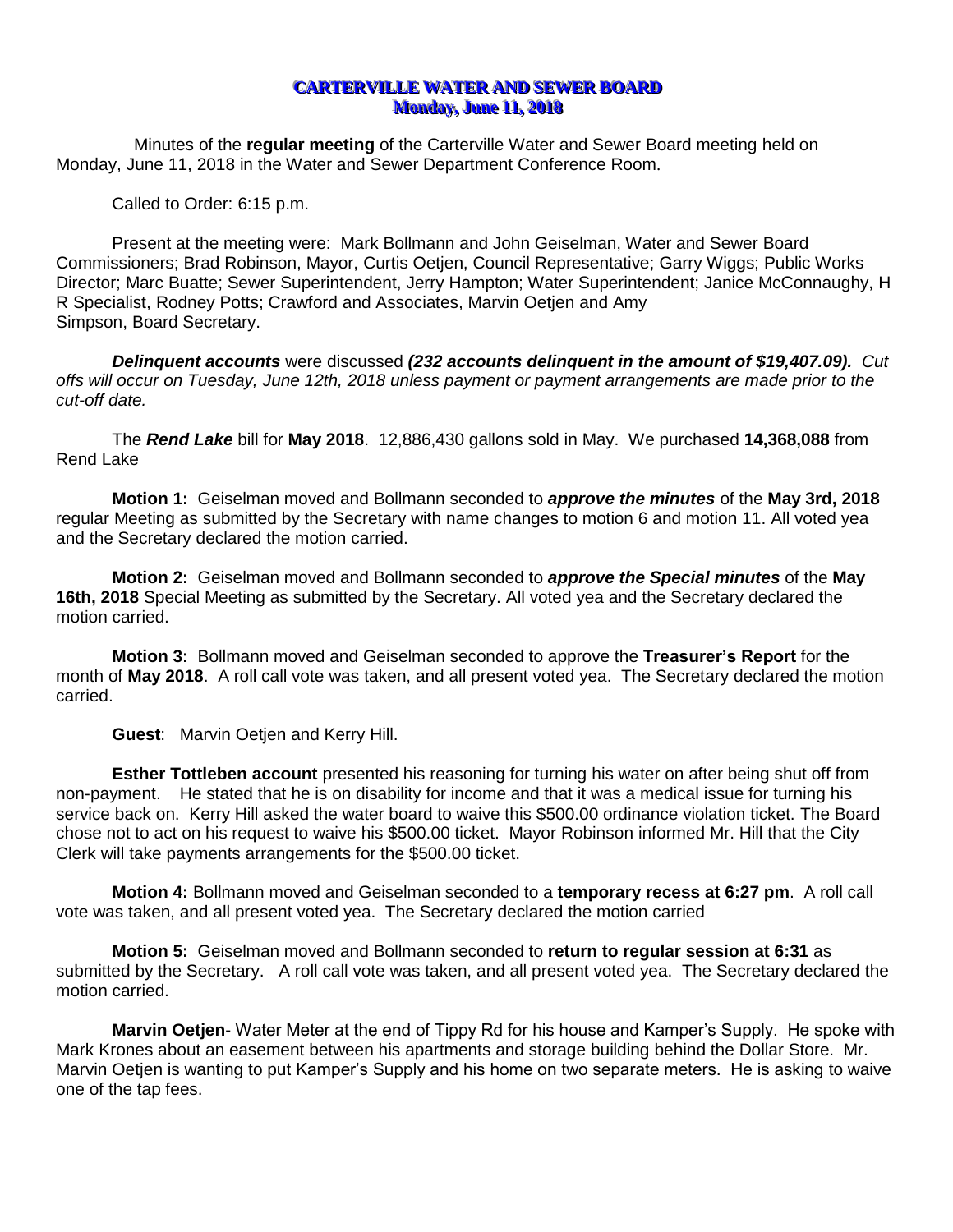**Motion 6:** Bollmann moved and Geiselman seconded to **waive 1 ¾" tap fee in leu of abandoning existing tap and salvage parts along with access to 10-foot easement of Marvin Oetjen's.** A roll call vote was taken, and all present voted yea. The Secretary declared the motion carried*.*

**Motion 7:** Geiselman moved and Bollmann seconded to approve **payment of the monthly bills** as submitted by the Secretary. A roll call vote was taken, and all present voted yea. The Secretary declared the motion carried

**Garry Wiggs Report -** Council approved the water rate increases that the Water Board recommended from prior month and the resolution on the financing.

**Jerry Hampton Report-** Jerry gave a complete run down of all the leaks and taps completed this past month. Major Rend Lake break at their plant on May 16th that put most of Southern Illinois on limited water. Carterville ran out of water and were able to get limited water on May 19<sup>th</sup> and back to normal on May 20<sup>th</sup>. A large leack occurred on West Grand (Irvin) on May 26th and that section of water main is problematic. Jerry Hampton recommends moving the water main to the other side of the sidewalk and run a new line to Dent Street, when finances allow.

## **Marc Buatte Report-**

**Used Jetter**- Marc presented costs from Key Equipment in the amount of \$19,500.00. Marc recommends to keep the one we have due to the vacuum. Garry Wiggs stated that it can be used by the City street department also.

**Motion 8:** Geiselman moved and Bollmann seconded to approve **to purchase a Used Jetter in the amount of \$19,500.00 pending splitting the cost with the City** as submitted by the Secretary. A roll call vote was taken, and all present voted yea. The Secretary declared the motion carried

**Rebuild Third Aeration Rotor-** Marc presented information about the ditches and that they are running well. Geiselman recommends revisiting this next month.

**Hatch-** Marc presented concern about the hatch on the lift station on East Grand. Marc thought it would cost around \$1,000.00.

**Motion 9:** Bollmann moved and Geiselman seconded to **purchase a new hatch for East Grand lift station no to exceed \$1,500.00**. A roll call vote was taken, and all present voted yea. The Secretary declared the motion carried*.*

**Motion 10:** Bollmann moved and Geiselman seconded to approve the following **leak credits**:

# **Leak Credits**

| 05-1440 | Charles Loftis; 204 Lakeshore Dr     | \$76.75  |          |
|---------|--------------------------------------|----------|----------|
| 12-3990 | Harley Bradshaw; 207 S. Greenbriar   | \$170.35 |          |
| 11-0811 | Brandon Burris; 502 W. Grand         | \$24.50  |          |
| 18-5342 | Kathy Bloodworth; 13265 Hafer Rd     | \$32.89  |          |
| 06-1381 | Thomas Anderson; 1600 Morning Dew Ct | \$76.00  |          |
| 05-1350 | John Allsopp; 1105 Brentwood         | \$73.27  | \$453.76 |

A roll call vote was taken, and all present voted yea. The Secretary declared the motion carried*.*

**Motion 11:** Bollmann moved and Geiselman seconded to approve the following **pool credits**.

#### **Pool Credit**

| 12-4321 | Elizabeth Chapman; 300 Nightingale Ct | \$43.45 |
|---------|---------------------------------------|---------|
| 15-4300 | Brenda Beggs; 1104 W. Grand           | \$27.99 |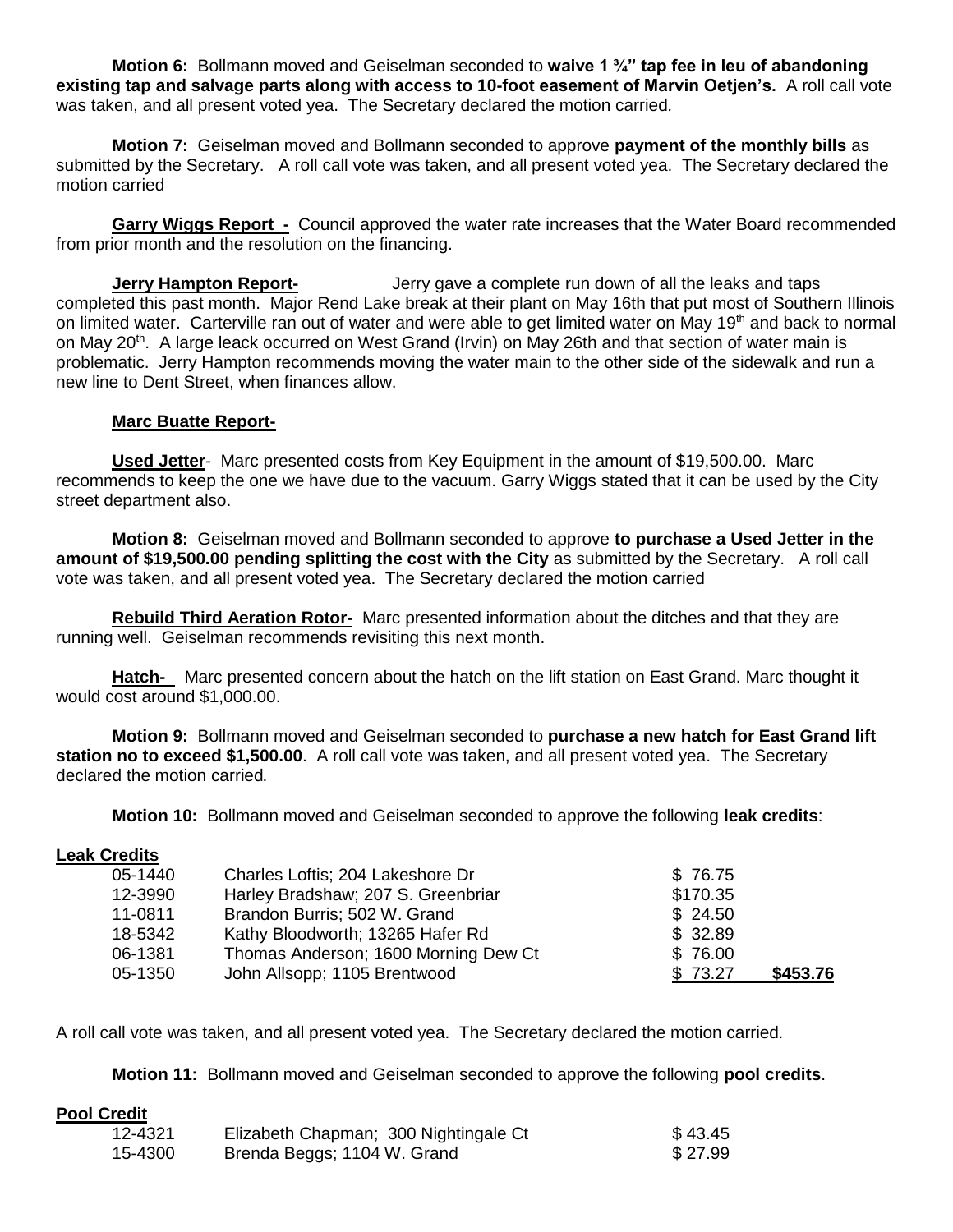| 07-4001  | Donna Godlewski; 610 Country Club Rd  | \$72.61 |          |
|----------|---------------------------------------|---------|----------|
| 06-8140  | Heather Reno; 203 Earl Ct             | \$25.00 |          |
| 08-2790  | Jim Chvatal; 605 S. Division          | \$16.79 |          |
| 21-3340  | Matt Dunning; 1302 Hillside Ct        | \$26.26 |          |
| 14-16444 | Michael Grajewski; 11278 Nora Lane    | \$21.25 |          |
| 16-0210  | Melissa Lewis; 109 Lyndsey Ln         | \$34.82 |          |
| 13-1132  | Billy Mathews; 915 Whitecotton        | \$24.03 |          |
| 21-5020  | Scott Kell; 1013 W. Grand             | \$30.93 |          |
| 12-5580  | Tracy Newman; 409 S. Greenbriar       | \$17.83 |          |
| 12-6142  | Adrienne Bramlett; 1023 Meadowlark Dr | \$92.44 |          |
| 04-1380  | Micah Thorn; 519 N. Division          | \$16.61 |          |
| 12-5450  | Matthew Barnstable; 1007 Mockingbird  | \$57.63 |          |
| 07-4652  | Dana Wampler                          | \$38.37 | \$546.01 |

A roll call vote was taken, and all present voted yea. The Secretary declared the motion carried*.*

After discussion, they recommend that Hollister water bill refigured for next months water bill as a pool credit.

## **Crawford and Associates Report**: **Rodney Potts**

**DECO Water Grant**- Northeast Water System Improvements. The Water Dept was awarded the \$500,000 grant for construction and improvements. City will be responsible for the inspection fee and engineering fee for this grant.

**Motion 12:** Bollmann moved and Geiselman seconded to **pay the Crawford Engineering bill in the amount of \$26,932.00 Phase II**. A roll call vote was taken, and all present voted yea. The Secretary declared the motion carried*.*

City is also responsible for selecting an Engineering Firm based on RFP.

**Motion 13:** Bollmann moved and Geiselman seconded to approve **Crawford and Associates be the engineering firm on the Northeast project based on RFP**. A roll call vote was taken, and all present voted yea. The Secretary declared the motion carried*.*

We must have environmental review of the area with different agencies. Rodney brought the paperwork for signatures.

**Motion 14:** Geiselman moved and Bollmann seconded to *approve the Engineering Agreement with Crawford and Associates.* All voted yea and the Secretary declared the motion carried.

Engineering Agreement includes: Activity Delivery (administration of grant) in the amount of \$30,455.00 and the Resident Inspection in the amount of \$40,606.00.

**Motion 15:** Geiselmann moved and Bollmann seconded to *approve the Environmental Review Signing.* All voted yea and the Secretary declared the motion carried*.*

**IEPA Complaint**- This was due to a complaint of sewage plant discharging into Hurricane Creek. They walked the creek and found no problem with any discharge. IEPA came back to our plant and stated that we met all requirements on our discharge. The only concern IEPA had was of sludge in the bottom of our clarifiers. They recommended to add a polymer to help prevent overflow.

**IEPA Grant / RD Grant** Both agencies have monies to help communities. Rodney thought about three items we could use the monies for: elevated tank; additional ground storage tank, new sewer treatment plant, and new water main along South Division based on our needs.